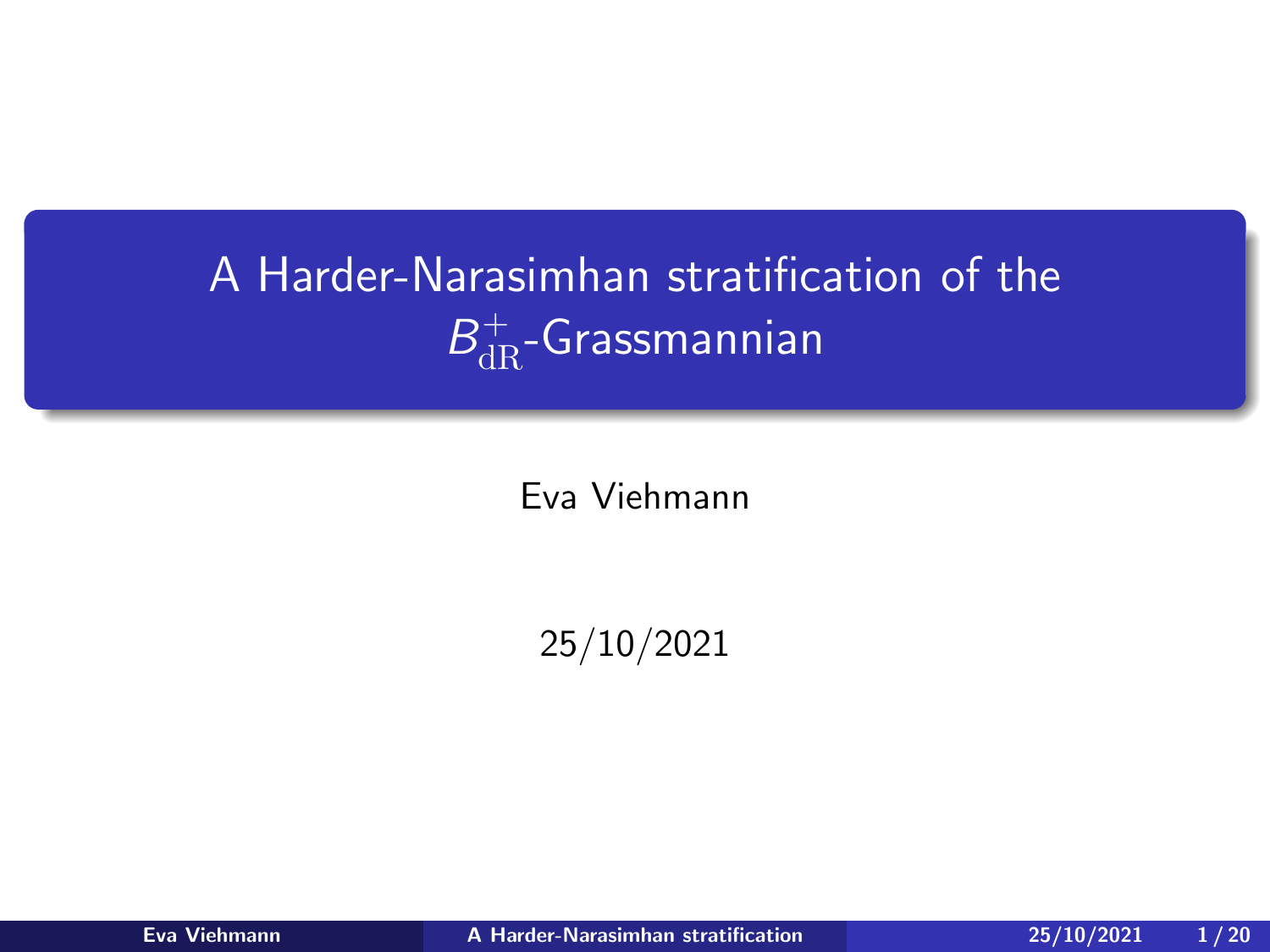G: reductive group over  $\mathbb{O}_p$  $b\in\mathit{G}(\breve{\mathbb{Q}}_p)$  $\mu$  a cocharacter of G such that  $[b] \in B(G, \mu)$ 

 $\mathcal{F}(G, \mu)$  the associated flag variety (as rigid analytic space) if G is quasi-split,  $P_{\mu}$  the parabolic corresponding to  $\mu$ ,

 $\breve{\mathcal{F}}(G, \mu) \cong \mathcal{G}/P_{\mu}.$ 

Have p-adic period map [Rapoport-Zink, Scholze]

$$
\pi:\breve{\mathcal{M}}(\mathit{G},\mathit{b},\mu)_{\mathcal{K}\subset\mathcal{G}(\mathbb{Q}_p)}\rightarrow\breve{\mathcal{F}}(\mathit{G},\mu)
$$

 $\dim\,\pi=:\check{\mathcal{F}}^{\mathrm{a}}=\check{\mathcal{F}}(\mathcal{G},b,\mu)^{\mathrm{a}}$  the *admissible locus*, open in  $\check{\mathcal{F}}(\mathcal{G},\mu).$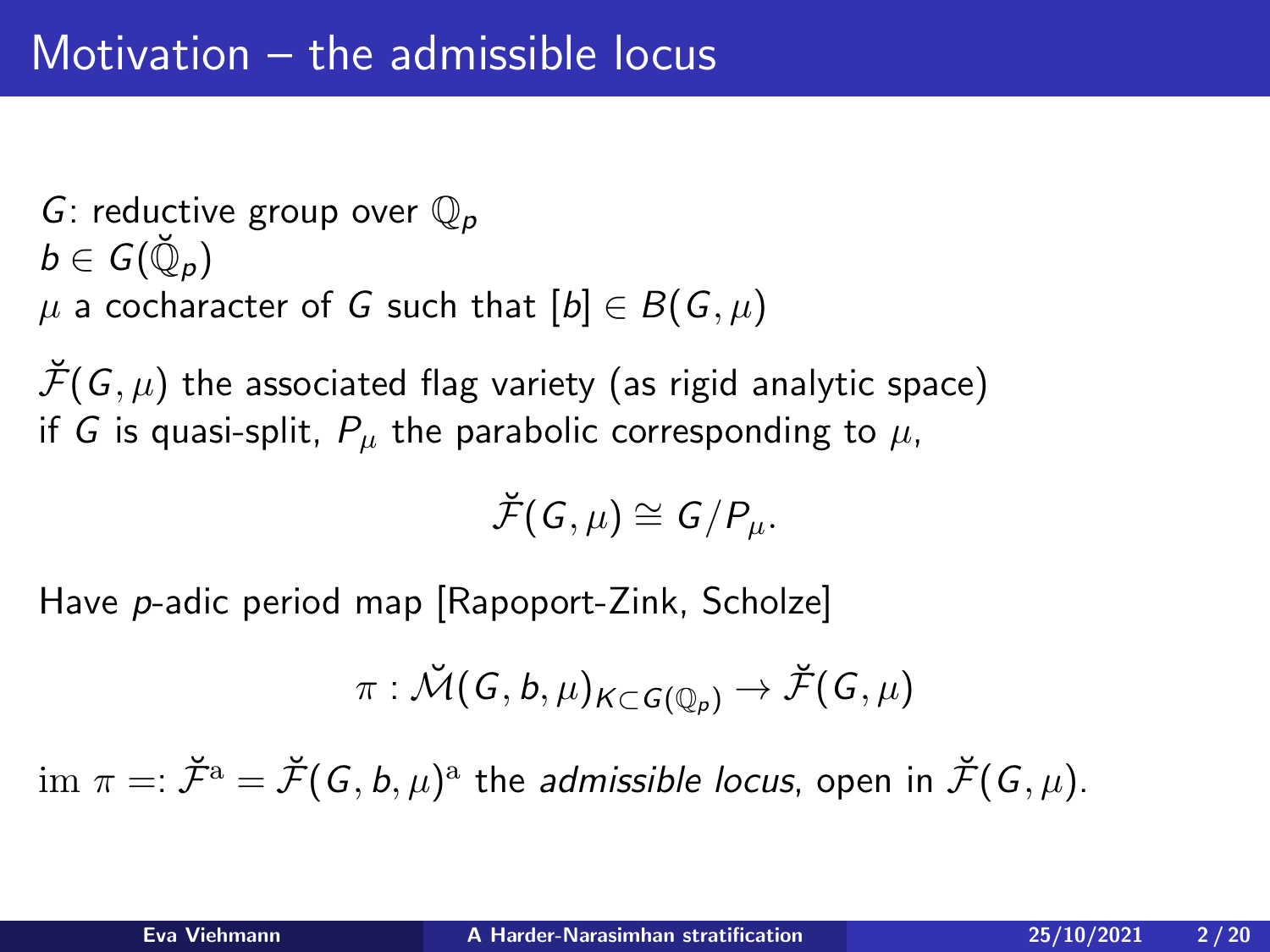[Rapoport-Zink]: Approximate  $\check{\mathcal{F}}^{\text{a}}$  by the *weakly admissible locus*  $\check{\mathcal{F}}^{\text{wa}}$ 

- has an explicit description
- $\bullet \ \breve{\mathcal{F}}^{\mathrm{a}} \subset \breve{\mathcal{F}}^{\mathrm{wa}} \subset \breve{\mathcal{F}}(\mathcal{G}, \mu)$
- $K|\mathbb{Q}_p$  finite  $\Rightarrow \check{\mathcal{F}}^\mathrm{a}(K) = \check{\mathcal{F}}^\mathrm{wa}(K).$

But:  $\check{\mathcal{F}}^a \neq \check{\mathcal{F}}^{wa}$  except for particular cases. [Hartl, Chen-Fargues-Shen] Goals:

- **Understand their relation better**
- study more general geometric constructions lying behind these two notions, replacing  $\breve{\mathcal{F}}$  by the  $B_{\mathrm{dR}}^+$ -Grassmannian  $\mathrm{Gr}_\mathcal{G}$
- interpretation in terms of G-bundles on the Fargues-Fontaine curve?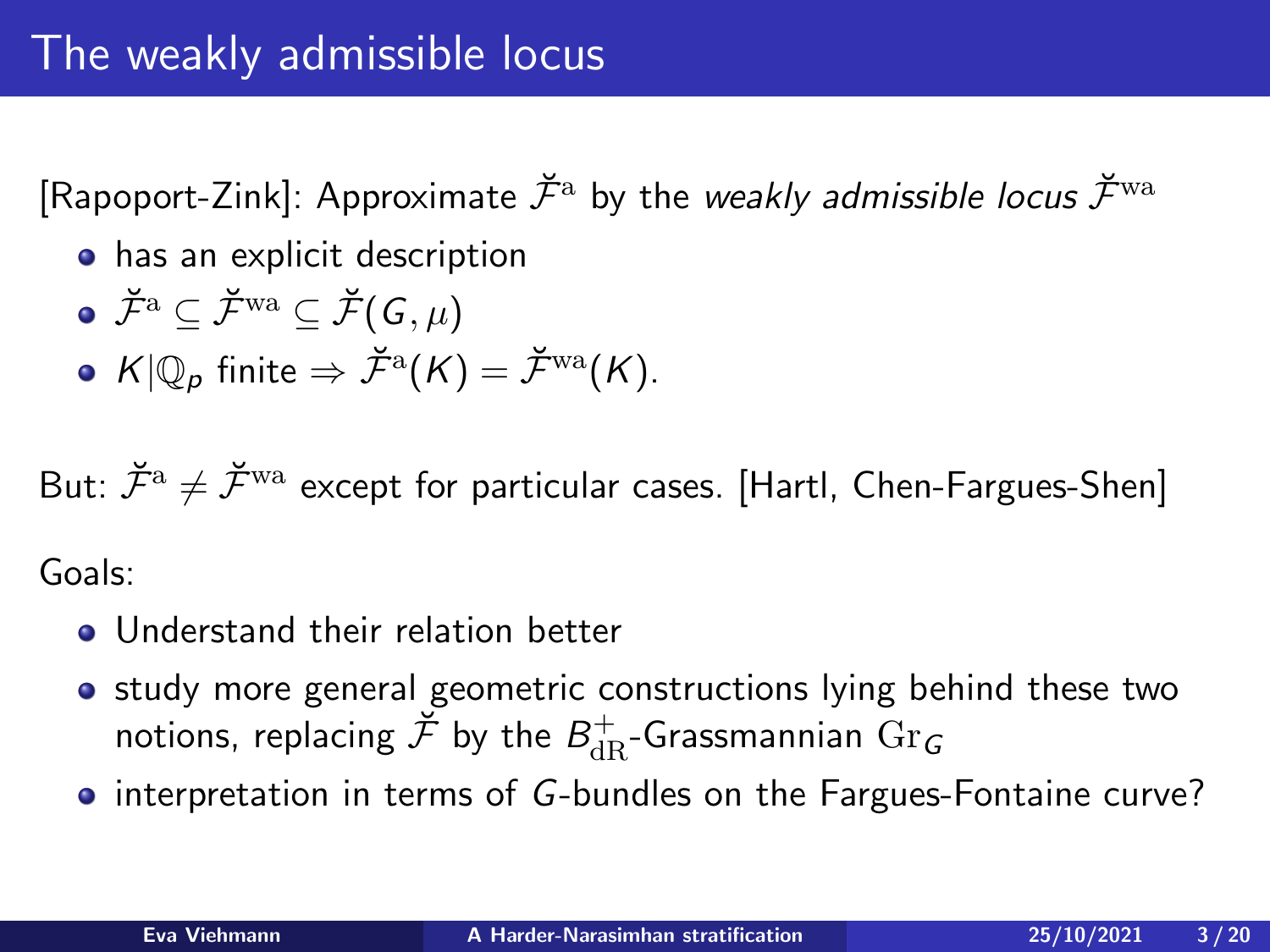$C/\mathbb{Q}_p$  algebraically closed, complete  $C^{\flat}$  its tilt

 $\rightsquigarrow$  the Fargues-Fontaine curve X. a one-dimensional Noetherian regular scheme over  $\mathbb{Q}_p$ and a point  $\infty \in X$  with

$$
k(\infty)=C, \quad \hat{\mathcal{O}}_{X,\infty}=B^+_{\mathrm{dR}}(C).
$$

A G-bundle on  $X$  is

- a G-torsor on X that is étale locally trivial or
- an exact  $\otimes$ -functor  $\text{Rep} \mathcal{G} \to \text{Bun}_X$ .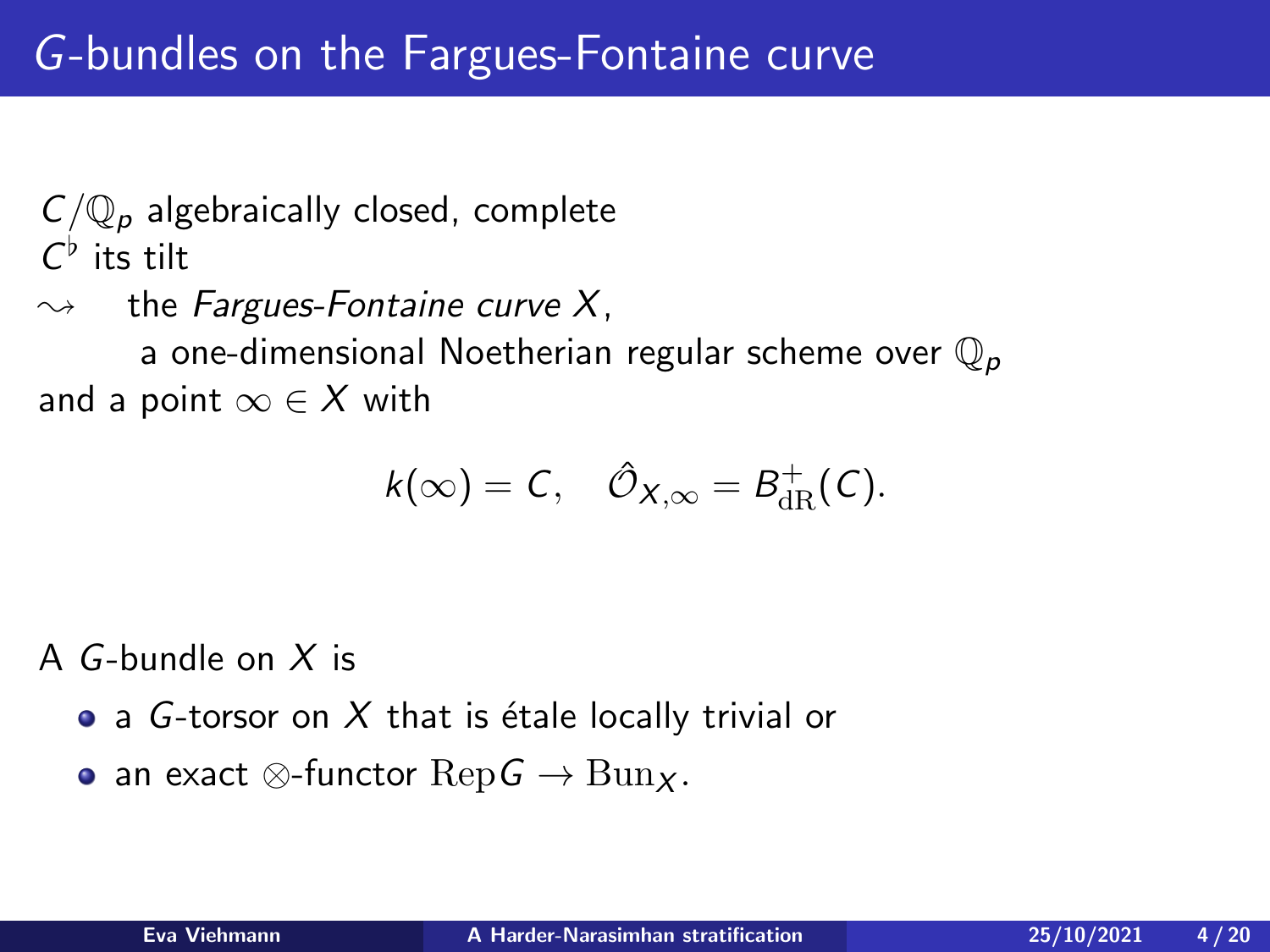Theorem (Fargues-Fontaine, Fargues)

We have a bijection of pointed sets

 $B(G) \stackrel{\sim}{\rightarrow} H^1_{\text{\rm et}}(X_C, G)$  $[b] \mapsto [\mathcal{E}_b].$ 

Here, for  $b\in G(\breve{\mathbb Q}_\rho).$ 

$$
[b] = \{g^{-1}b\sigma(g) \mid g \in G(\breve{\mathbb{Q}}_p)\},
$$
  

$$
B(G) = \{[b] \mid b \in G(\breve{\mathbb{Q}}_p)\}.
$$

Classified using two invariants

- **•** Kottwitz point:  $\kappa_G(b) \in \pi_1(G)$ <sub>Γ</sub>
- Newton point:  $\nu_b : \mathbb{D} \to G$  up to conjugation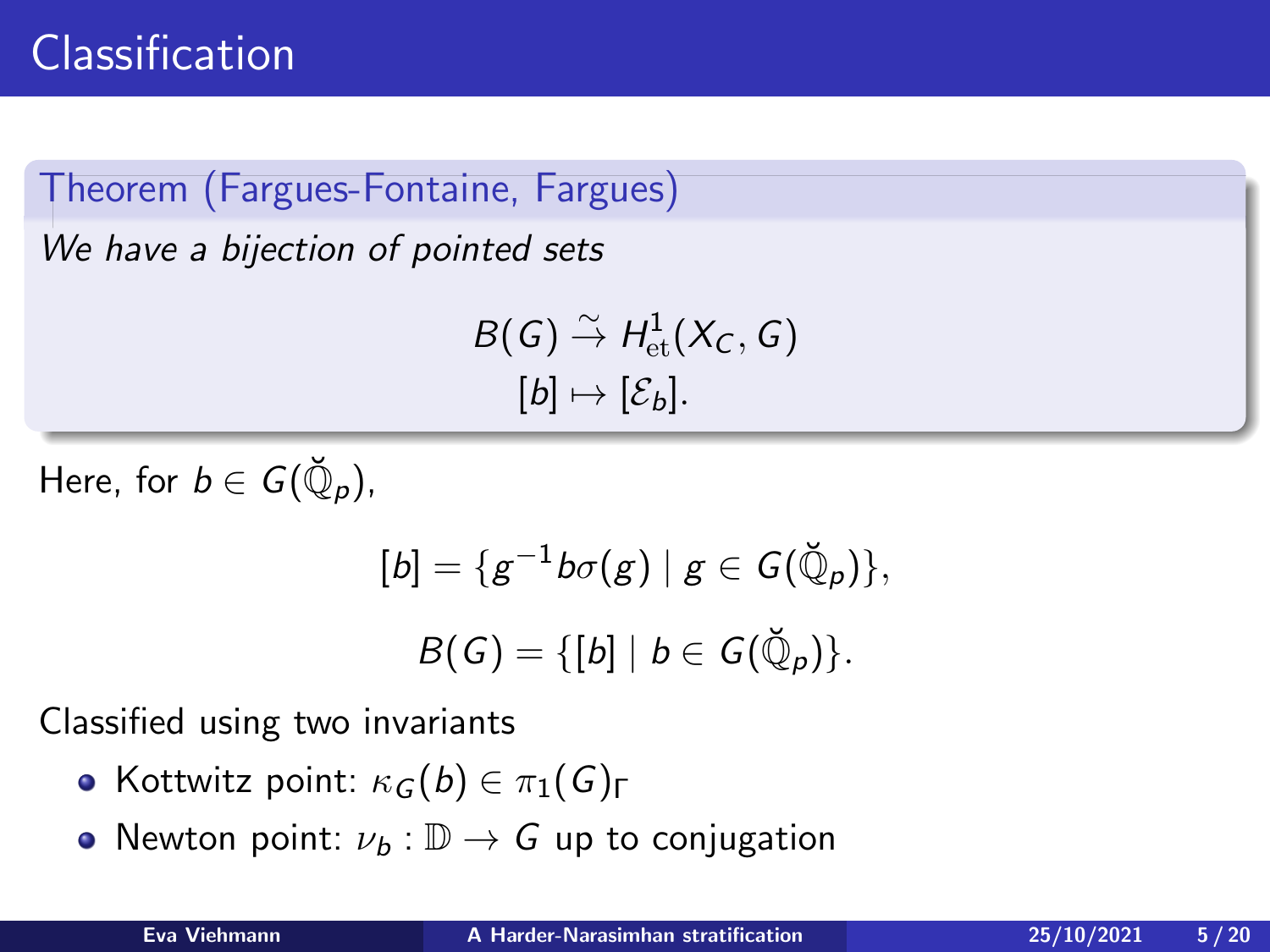Let  $x \in G(B_{\mathrm{dR}})/G(B_{\mathrm{dR}}^+) = \mathrm{Gr}_G(C)$ 

Glue (à la Beauville-Laszlo)  $\mathcal E_1|_{X\setminus\{\infty\}}$  and  $\mathcal E_{1,\mathrm{Spec}(B_{\mathrm{dR}}^+)}$  via  $x.$ 

 $\rightsquigarrow$  a G-bundle  $\mathcal{E}_{1,x}$ 

(Fargues-Scholze): Extend this to a surjective map of v-stacks

 $BL : Gr_G \rightarrow Bun_G$ .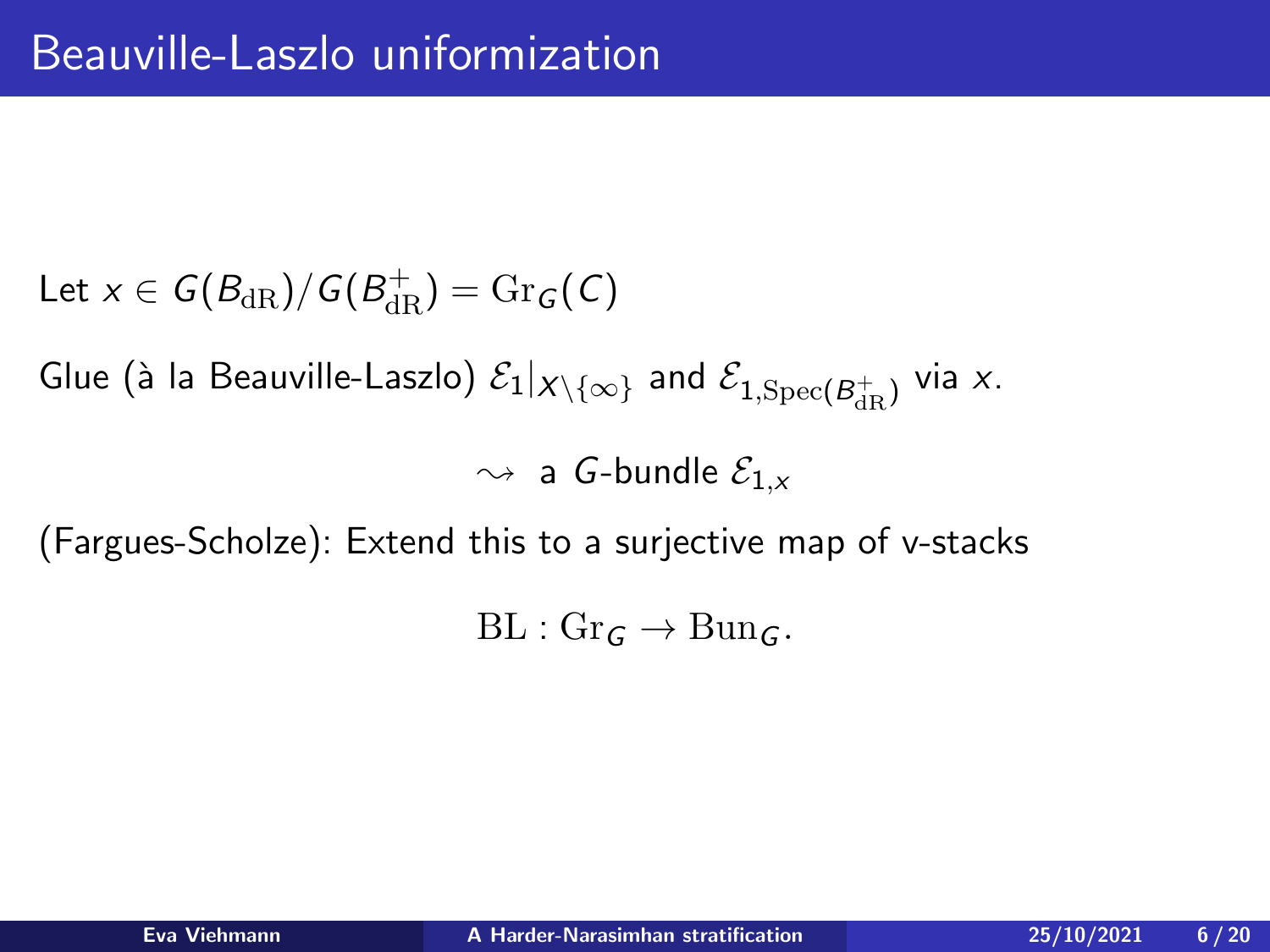Consider the Cartan decomposition

$$
\begin{aligned} \mathrm{Gr}_{\mathcal{G}}(\mathcal{C}) &= \coprod_{\{\mu\}} \mathcal{G}(B^+_{\mathrm{dR}})\mu(\xi)^{-1} \mathcal{G}(B^+_{\mathrm{dR}})/\mathcal{G}(B^+_{\mathrm{dR}}) \\ &= \coprod_{\{\mu\}} \mathrm{Gr}_{\mathcal{G},\mu}(\mathcal{C}) \end{aligned}
$$

Get induced decomposition into so-called Newton strata

$$
\textnormal{Gr}_{G,\mu}=\coprod_{[b']\in B(G)}\textnormal{Gr}_{G,\mu}^{[b']}
$$

with

$$
x\in \mathrm{Gr}_{G,\mu}^{[b']}(C)\Leftrightarrow \mathcal{E}_{1,x}\cong \mathcal{E}_{b'}.
$$

They define locally closed locally spatial subdiamonds of  $Gr_{G,\mu}$ .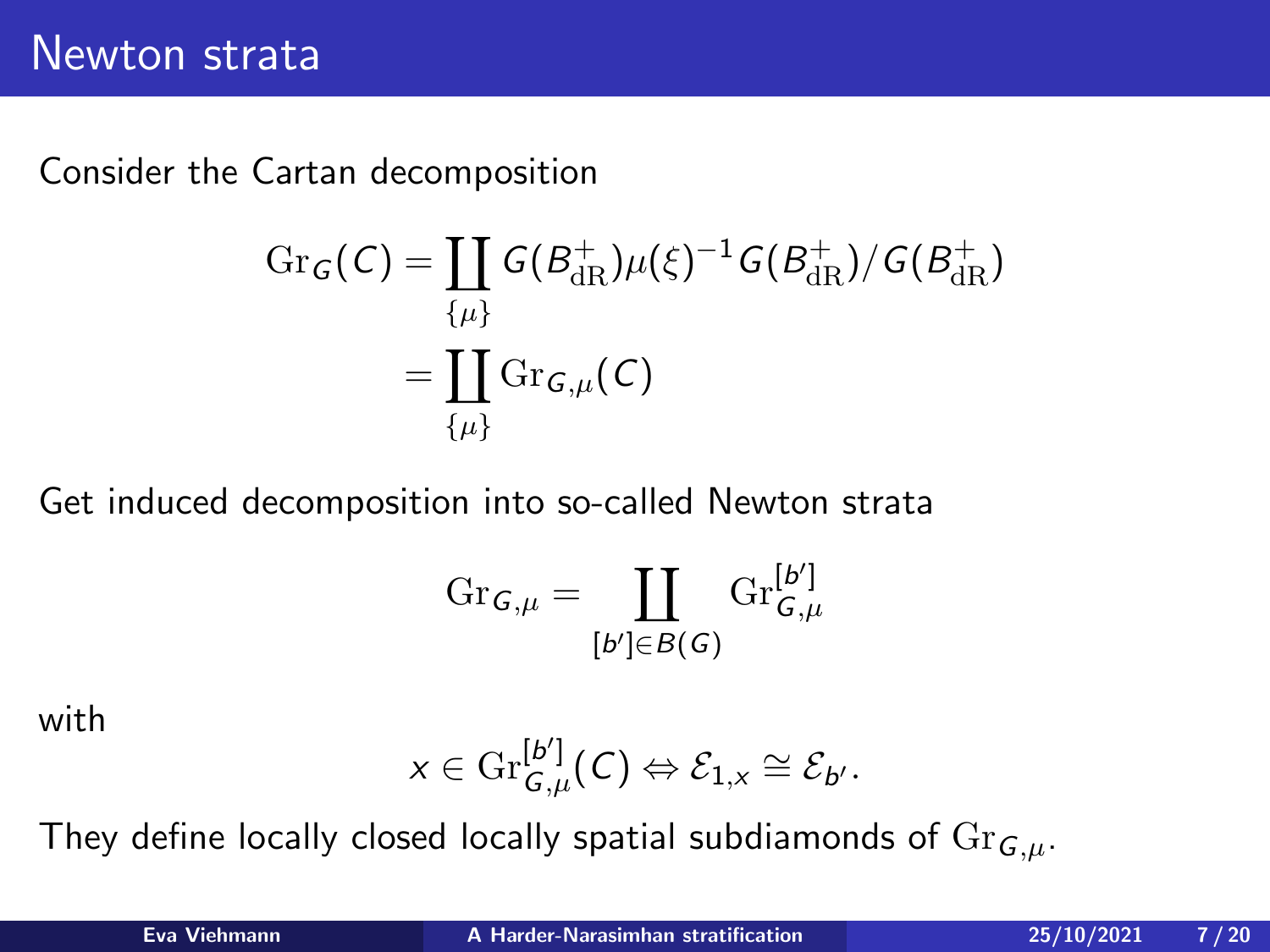$$
\textnormal{Gr}_{\bm{\mathsf{G}},\mu}=\coprod_{\bm{\mathsf{[}} b'\bm{\mathsf{]}}}\textnormal{Gr}_{\bm{\mathsf{G}},\mu}^{[\bm{b}']}
$$

(Caraiani-Scholze, Rapoport) Let  $[b'] \in B(\mathcal{G})$ . Then  $\mathrm{Gr}^{[b']}_{G,\mathcal{G}}$  $\mathcal{C}_{G,\mu}^{[p]}(C) \neq \emptyset \Leftrightarrow$ 

$$
[b'] \in B(G, -\mu) = \{ [b'] \mid \kappa_G(b') = -\mu^{\sharp}, \nu_{b'} \leq (-\mu)_{\text{dom}}^{\diamond} \}.
$$

- The basic stratum is an analog of the admissible locus.
- In general, Newton strata are hard to describe. E.g., there are Newton strata without classical points.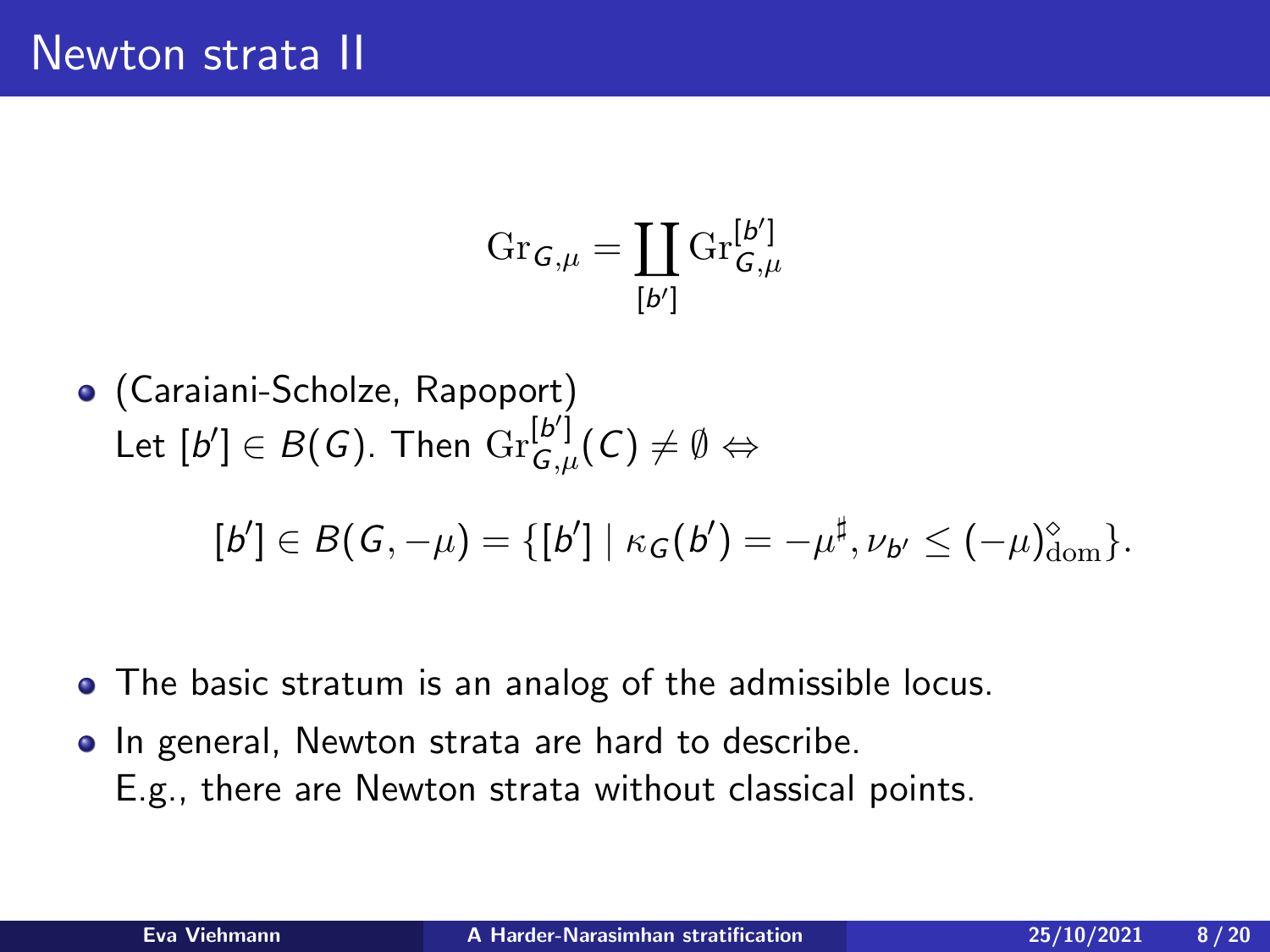## Generalizing the weakly admissible locus – classical way

(Dat-Orlik-Rapoport, Xu Shen)

Consider for fixed  $\mu$  the Bialynicki-Birula map

$$
\text{BB}_{\mu}: \text{Gr}_{\mathcal{G},\mu} \to \mathcal{F}\ell(\mathcal{G},\mu)^{\text{ad}}
$$

- For  $x=g\mu(\xi)^{-1}G(B^+_{\mathrm{dR}})/G(\underline{B}^+_{\mathrm{dR}})\in\mathrm{Gr}_{\mathcal{G},\mu}(\mathcal{C}),$  the image  $\mathrm{BB}_\mu(x)$  is the image of  $g$  in  $\mathcal{F}\ell(\overline{\mathcal{G}},\mu)^{\mathrm{ad}}.$
- If  $\mu$  is minuscule,  $BB_\mu$  is an isomorphism.
- Have a Harder-Narasimhan stratification on  $\mathcal{F}\ell(\mathsf{G},\mu)^{\mathrm{ad}}$
- Open/semistable stratum: variant of the weakly admissible locus
- Then take inverse images to define a decomposition of  $\text{Gr}_{G,\mu}$ .

However: No good interpretation in terms of G-bundles on the curve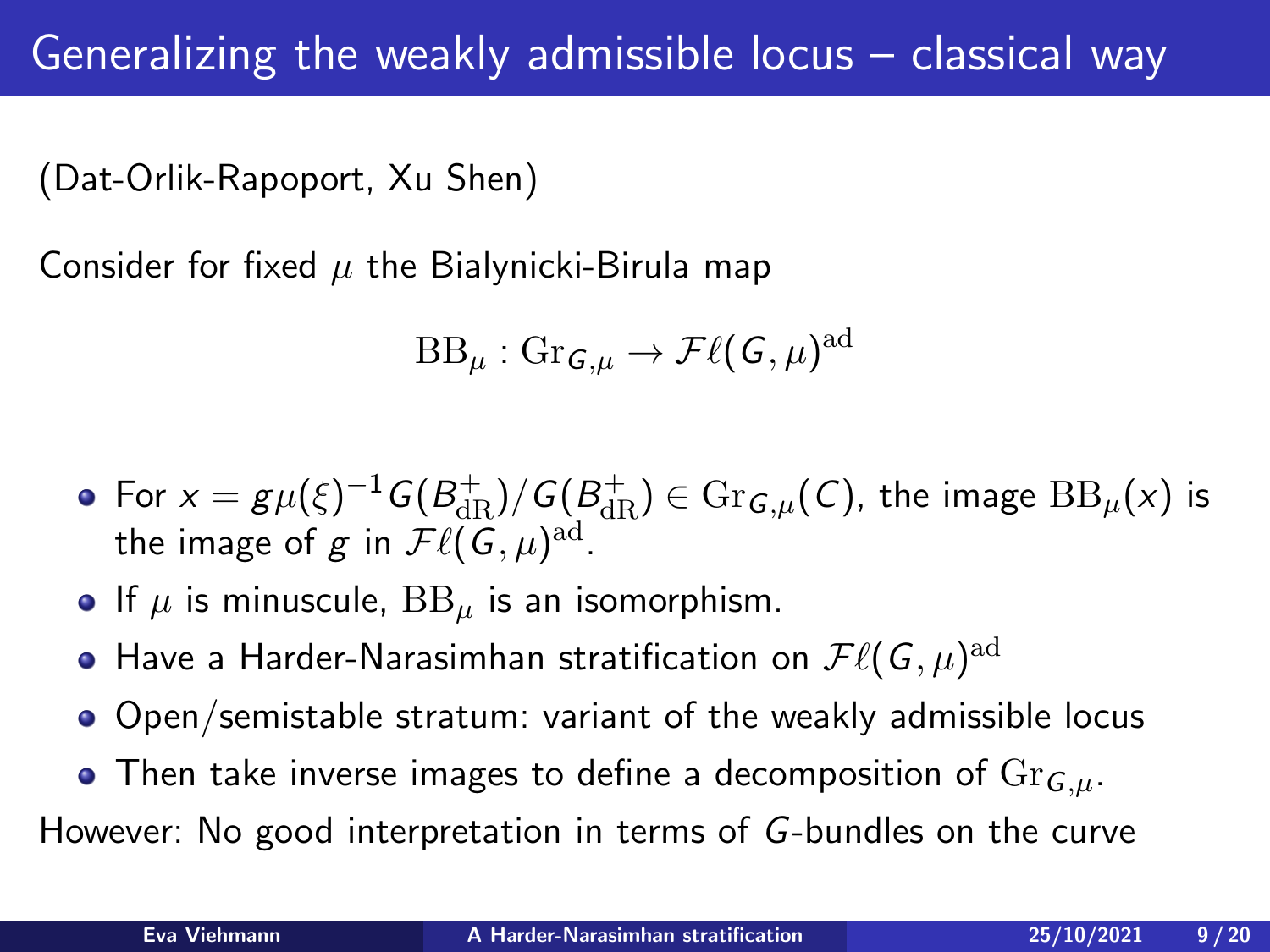For any vector bundle  $\mathcal E$  on  $X$  we have

- rank  $rk(\mathcal{E}) \in \mathbb{N}$
- degree deg $(\mathcal{E}) \in \mathbb{Z}$ : degree of its determinant line bundle
- slope  $\mu(\mathcal{E}) = \frac{\deg \mathcal{E}}{\text{rk}\mathcal{E}}$
- $\mathcal E$  is semi-stable if for every subbundle  $\mathcal E'\subseteq \mathcal E$  we have  $\mu(\mathcal E')\leq \mu(\mathcal E)$
- **•** the associated Harder-Narasimhan theory leads to the Newton point of  $\mathcal{E}$ :

 $\mathcal{E} \cong \mathcal{E}_b$  for  $[b] \in B(\mathrm{GL}_n)$  iff the HN-vector of  $\mathcal E$  is  $\nu_{b-1}$ .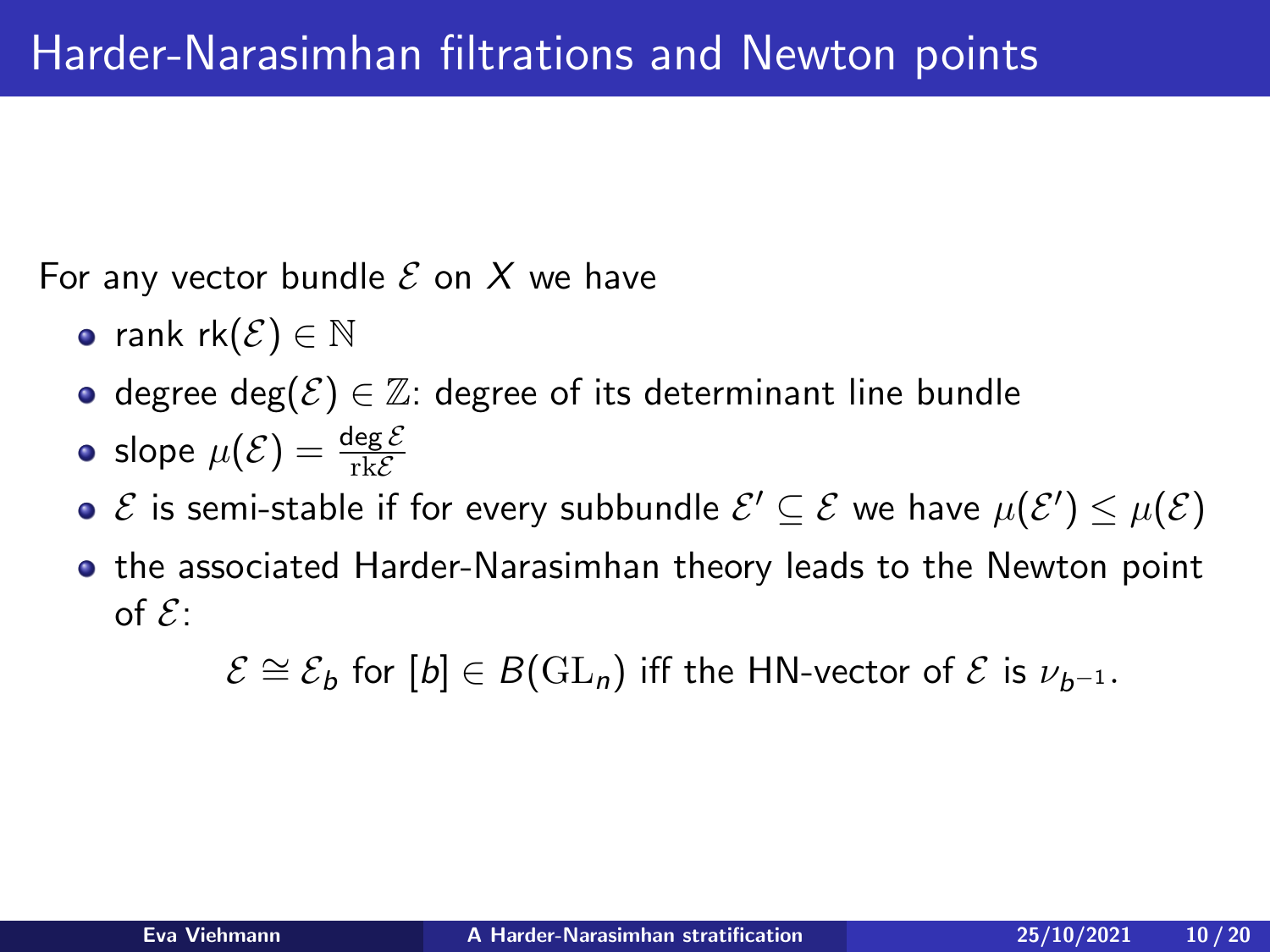Define a category  $C$ :

- Objects:  $(\mathcal{E}, x)$  where  $\mathcal E$  is a vector bundle on X of some rank n  $x \in \mathrm{Gr}_n(\mathcal{C}).$
- $\mathsf{Hom}((\mathcal{E},x),(\mathcal{E}',x'))$ : homomorphisms between the isocrystals associated with  $\mathcal{E}, \mathcal{E}',$ effective with respect to  $x, x'$ .

\n- $$
\operatorname{rk}(\mathcal{E}, x) = \operatorname{rk}(\mathcal{E}) = \operatorname{rk}(\mathcal{E}_x)
$$
\n- $\deg(\mathcal{E}, x) = \deg(\mathcal{E}_x)$
\n- $\mu(\mathcal{E}, x) = \frac{\deg(\mathcal{E}, x)}{\operatorname{rk}(\mathcal{E}, x)} = \mu(\mathcal{E}_x)$
\n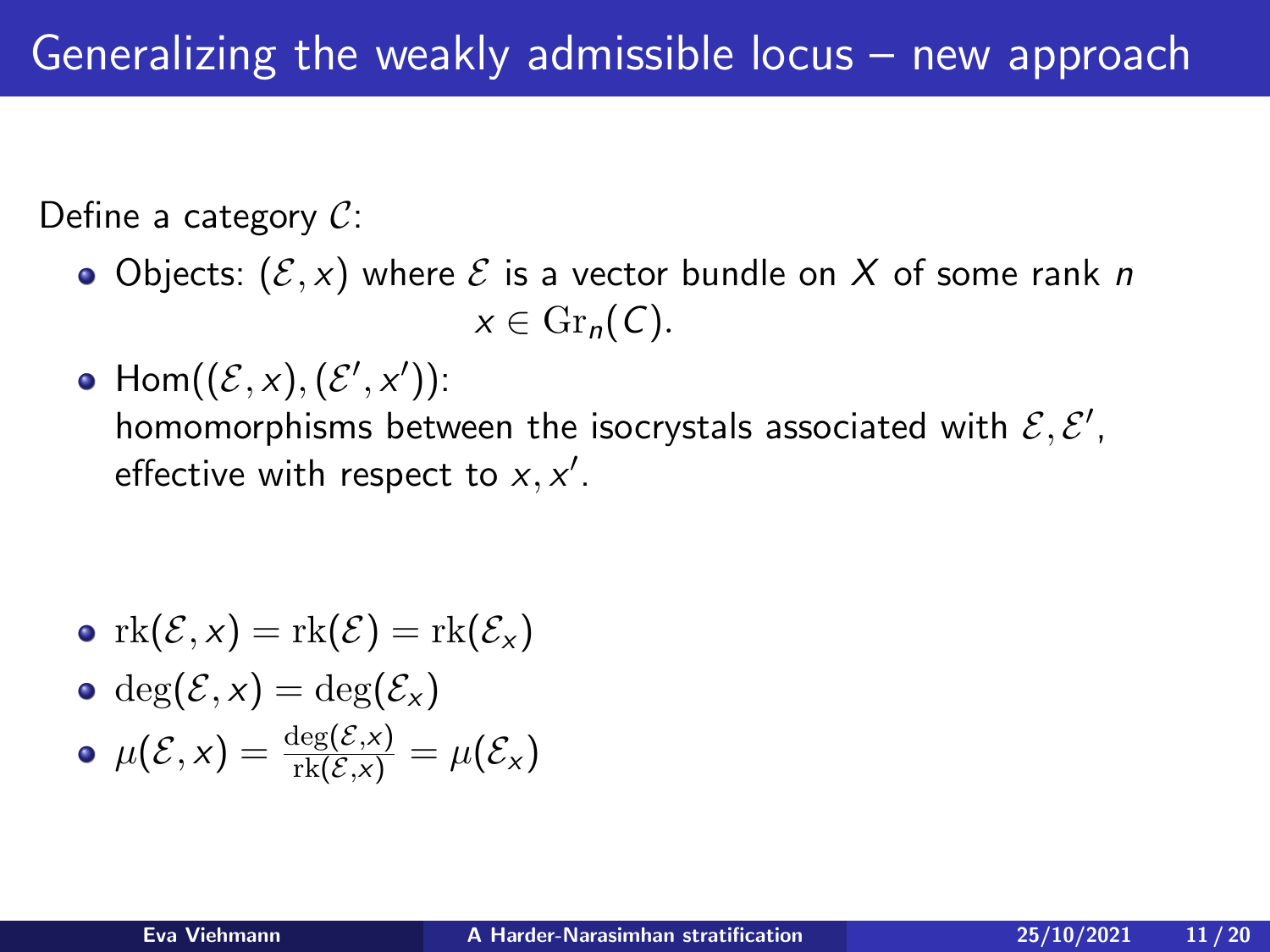For any  $x \in \mathrm{Gr}_n(\mathcal{C})$  and any  $\mathcal{E} \in \mathrm{Bun}_n$  we have a bijection

```
\{ sub-v.b. of \mathcal{E} \} \longleftrightarrow \{ sub-v.b. of \mathcal{E}_x \}.
```
#### Definition

Let  $x \in \text{Gr}_n(C)$  and let  $\mathcal{E}_1$  be the trivial vector bundle of rank n.  $(\mathcal{E}_1, x)$  is semi-stable if for every subobject  $(\mathcal{E}', x')$  in  $\mathcal{C}$ , the associated subbundle  $\mathcal{E}_{\mathsf{x}'}' \subseteq \mathcal{E}_{1,\mathsf{x}}$  satisfies  $\mu(\mathcal{E}_{\mathsf{x}'}') \leq \mu(\mathcal{E}_{1,\mathsf{x}})$ .

- Same definition of rank, degree, and slope as for  $\mathcal{E}_{1,x}$ .
- Restrict to sub-vector bundles of  $\mathcal{E}_{1,x}$  that correspond to direct summands of  $\mathcal{E}_1$ .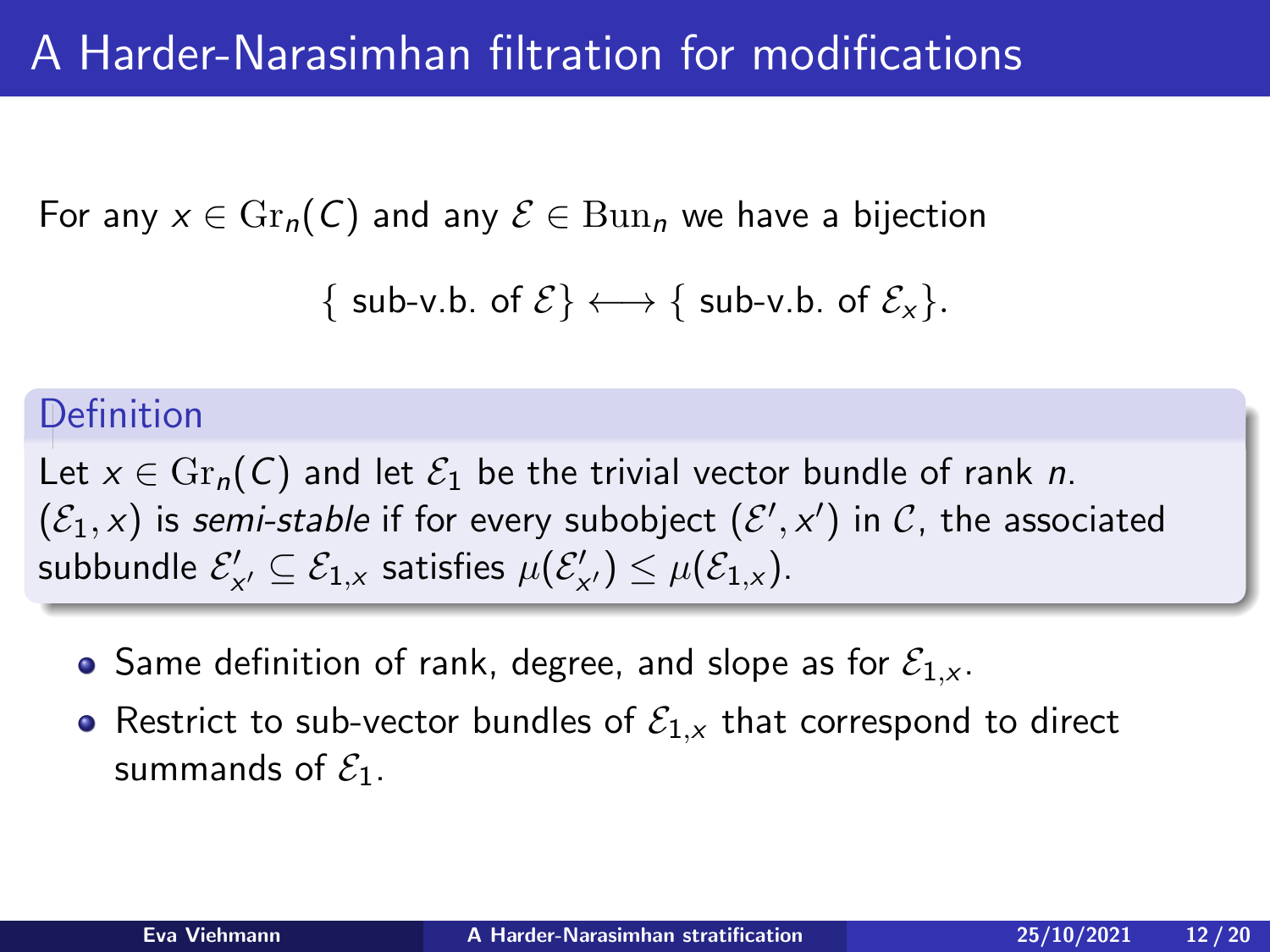## A Harder-Narasimhan filtration for modifications

### Proposition (Nguyen-V.)

Every  $X = (\mathcal{E}_1, x) \in \mathcal{C}$  (for  $x \in \text{Gr}_n(\mathcal{C})$ ) has a unique filtration in  $\mathcal{C}$ 

$$
0=X_0\subsetneq X_1\subsetneq\cdots\subsetneq X_r=X
$$

such that

- each  $X_i/X_{i-1}$  is semi-stable in C
- the sequence  $(\mu(X_{i}/X_{i-1}))_{i}$  is strictly decreasing

called the Harder-Narasimhan filtration of  $X$  (or  $x$ ).

Have associated slope vector in  $\mathbb{Q}^n_+$ .

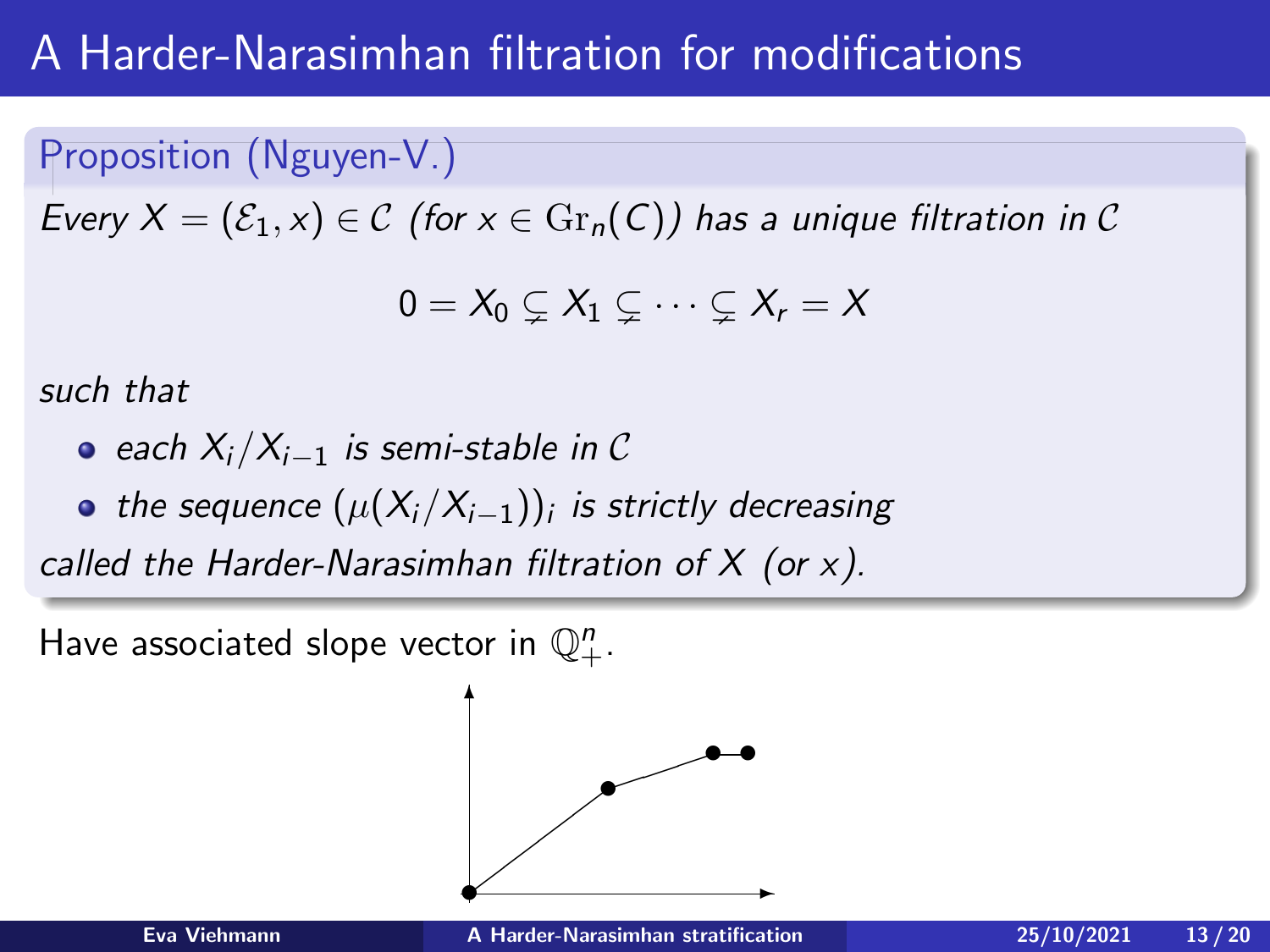G a reductive group over  $\mathbb{Q}_p$ 

- Let  $\mathcal E$  be a G-bundle over X, and  $P \subset G$  a parabolic subgroup. A reduction of E to P is a P-bundle  $\mathcal{E}_P$  together with  $\mathcal{E}_P \times^P G \cong \mathcal{E}$
- If  $\mathcal{E} = \mathcal{E}_1$  is trivial, have a natural reduction of  $\mathcal{E}$  to P induced by  $P \subset G$ .
- Associated slope vector: Consider

$$
v_P: X^*(P) \to \mathbb{Z}, \quad \chi \mapsto \deg \chi_* \mathcal{E}_P.
$$

Have  $X^*(P)_{\mathbb{Q}} \cong X^*(Z_M)_{\mathbb{Q}}$ , thus

$$
v_P \in X_*(Z_M)_{\mathbb{Q}}^{\Gamma} \hookrightarrow X_*(G)_{\mathbb{Q}}^{\Gamma}.
$$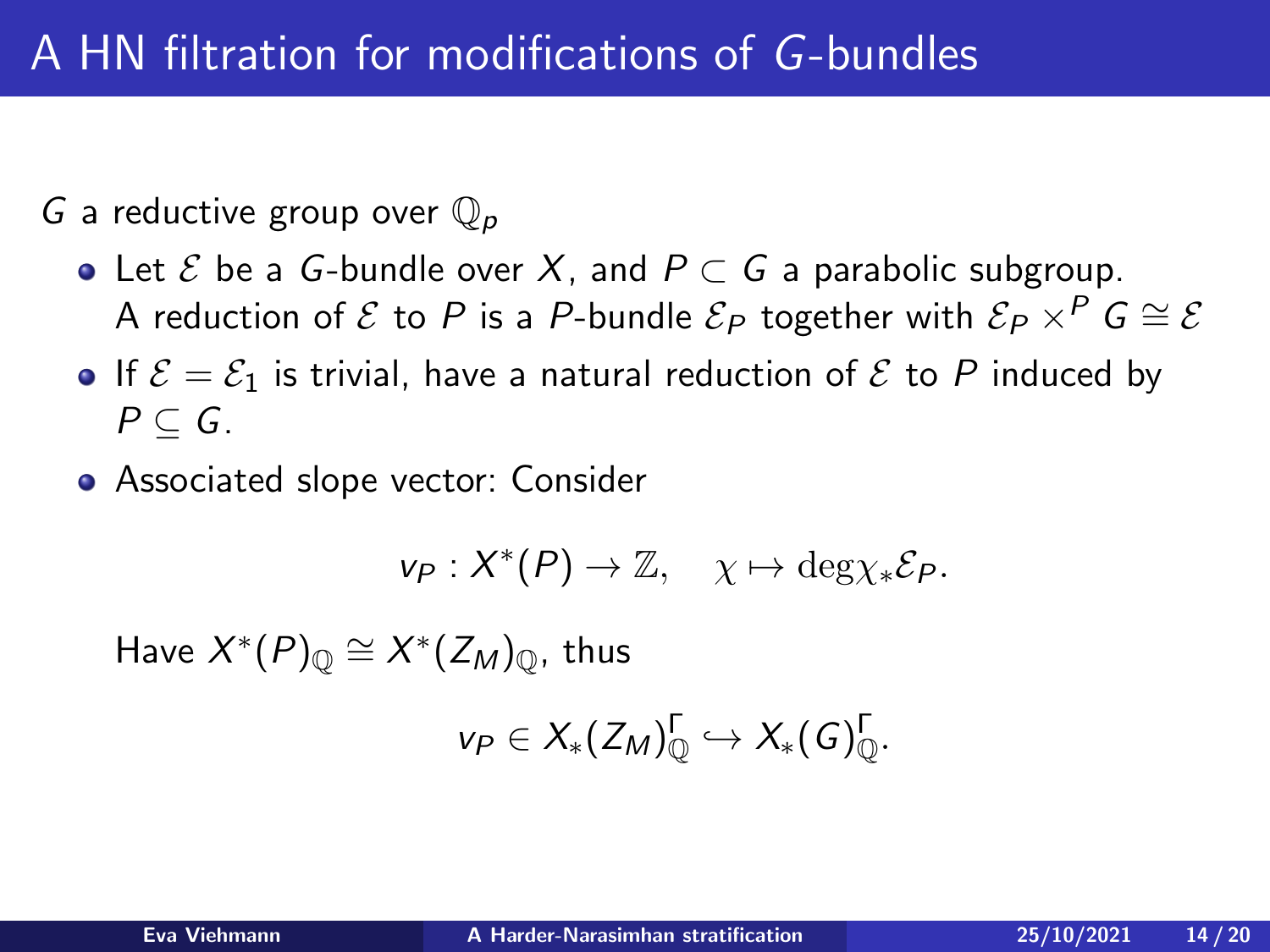# A HN filtration for modifications of G-bundles

Let  $x \in \text{Gr}_G(C)$ 

For each parabolic subgroup  $P \subseteq G$  we have a natural reduction  $\mathcal{E}_{1,P}$ , and an associated reduction  $(\mathcal{E}_{1,x})_P$ .

## Theorem (Nguyen-V.)

Let  $x \in \text{Gr}_G(C)$ . There is a unique parabolic subgroup  $P \subseteq G$  such that the slope vector  $v_P$ of  $(\mathcal{E}_{1,x})_P$  is P-dominant and such that  $(\mathcal{E}_{1,M}, x_M)$  is semi-stable. Then  $v_P$  is also maximal among the slope vectors of all such reductions.

- $\bullet$   $(\mathcal{E}_{1,x})_P$  is called the canonical reduction of  $(\mathcal{E}_1, x)$
- $v_P =: HN(\mathcal{E}_1, x)$  its Harder-Narasimhan vector
- for  $G = GL_n$ , this coincides with the HN filtration and slope vector above
- idea of proof: use Tannaka theory, and a result of Cornut–Peche-Irissarry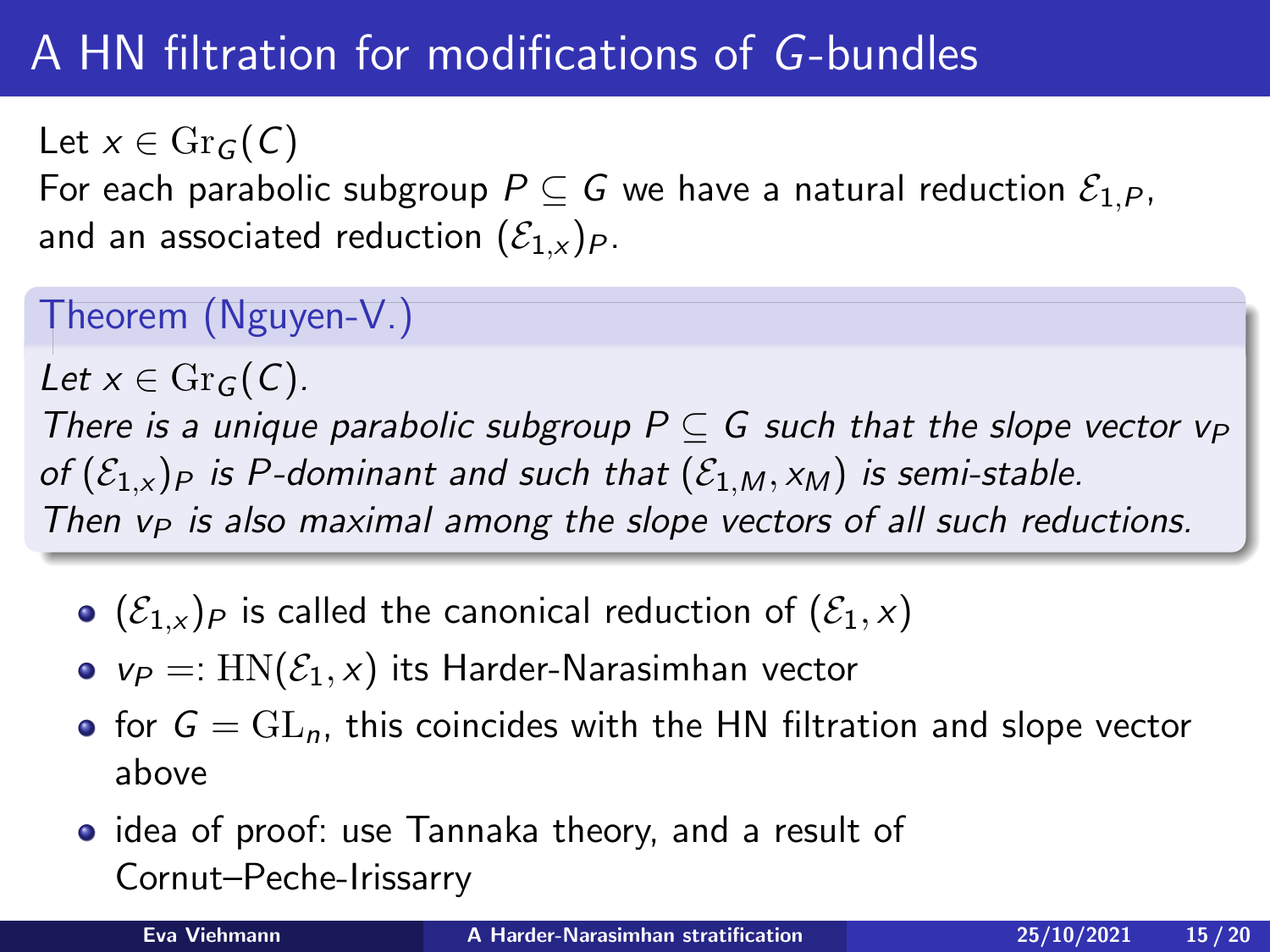## Proposition

 $x \mapsto HN(\mathcal{E}_1, x)$  induces a lower semi-continuous map

```
HN: |Gr_{G,\mu}| \to B(G,\mu)
```
with  $HN(\mathcal{E}_1, x) = \nu_{b'}$  for  $[b'] = HN(x)$ .

For  $[b'] \in B(G, \mu)$  let  $\mathrm{Gr}_{G,\mu}^{\mathrm{HN}=[b']}$  $G_{,\mu}^{\rm HN=[b^\prime]}$  be the inverse image of  $[b^\prime]$ , a locally spatial subdiamond called  $\hat{\bm{\mathsf{H}}}$ N-stratum for  $[b']$ 

• In general, the closure of a stratum is not a union of strata! For  $x \in \mathrm{Gr}_{G}^{[b']}$  $\mathcal{C}^{\nu \, \nu }_{G,\mu}(\mathcal{C})$  we have

$$
HN(x) \leq [(b')^{-1}].
$$

In particular, for  $[b_0] \in B(G, \mu)$  basic, we have

$$
\mathrm{Gr}^{[b_0^{-1}]}_{G,\mu}\subseteq \mathrm{Gr}^{\mathrm{HN}=[b_0]}_{G,\mu}.
$$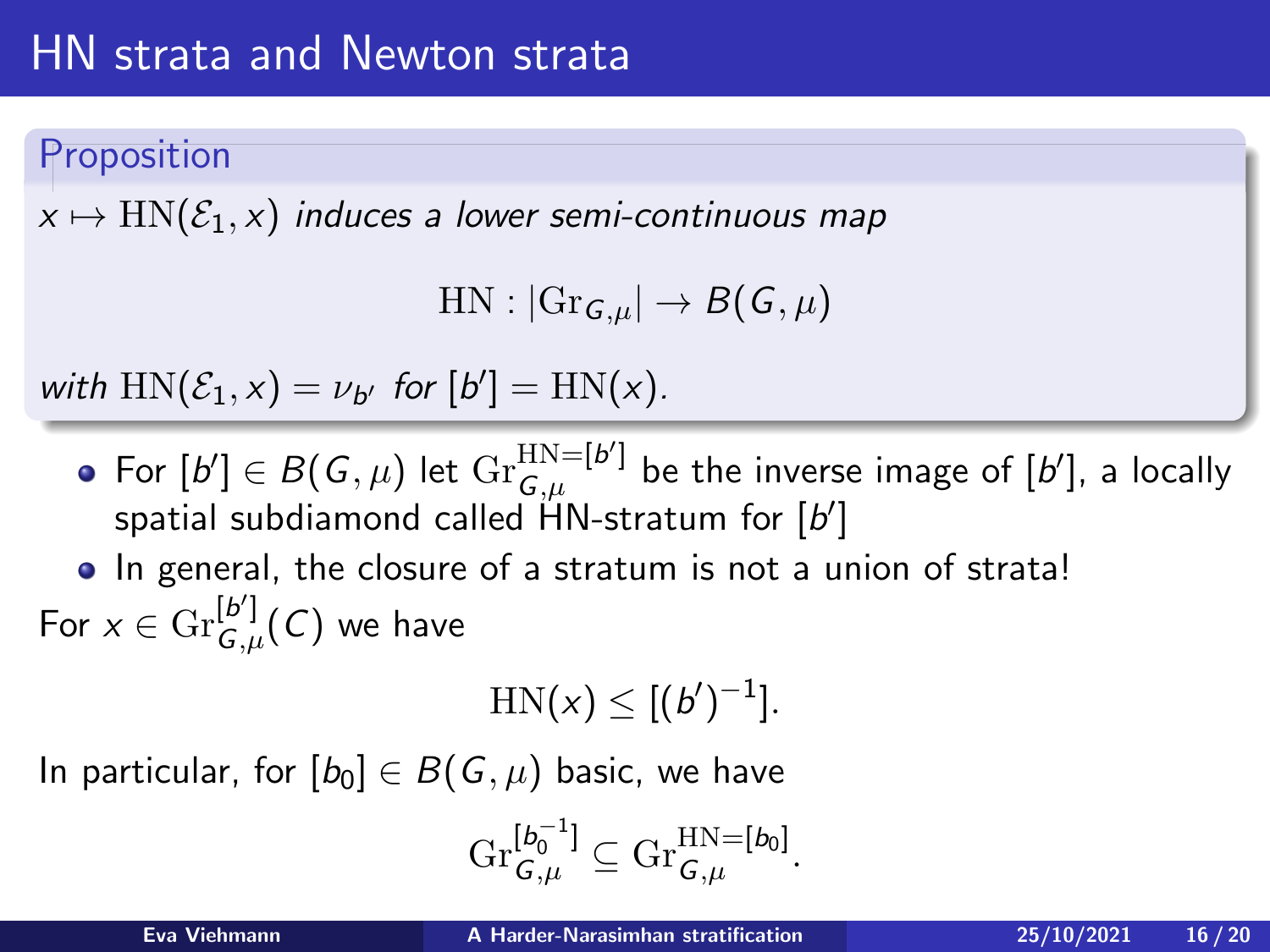Recall: have the Bialynicki-Birula map

$$
\text{BB}_{\mu}: \text{Gr}_{\mathsf{G},\mu} \to \mathcal{F}\ell(\mathsf{G},\mu)^{\text{ad}}
$$

which is an isomorphism if  $\mu$  is minuscule.

#### Lemma

If  $\mu$  is minuscule,  $BB_u$  identifies the HN-strata in  $Gr_{G,u}$  with the HN-strata for  $\mathcal{F}\ell(\mathsf{G},\mu)^\text{ad}$  defined by Dat-Orlik-Rapoport (for  $b=1$ ).

- In particular, the semi-stable stratum in our theory is the direct analog of the classical weakly admissible locus.
- If  $\mu$  is not minuscule, this is no longer true: already for  $G = GL_2$ .  $\mu = (4, 0)$  the two notions of semi-stability do not coincide any more.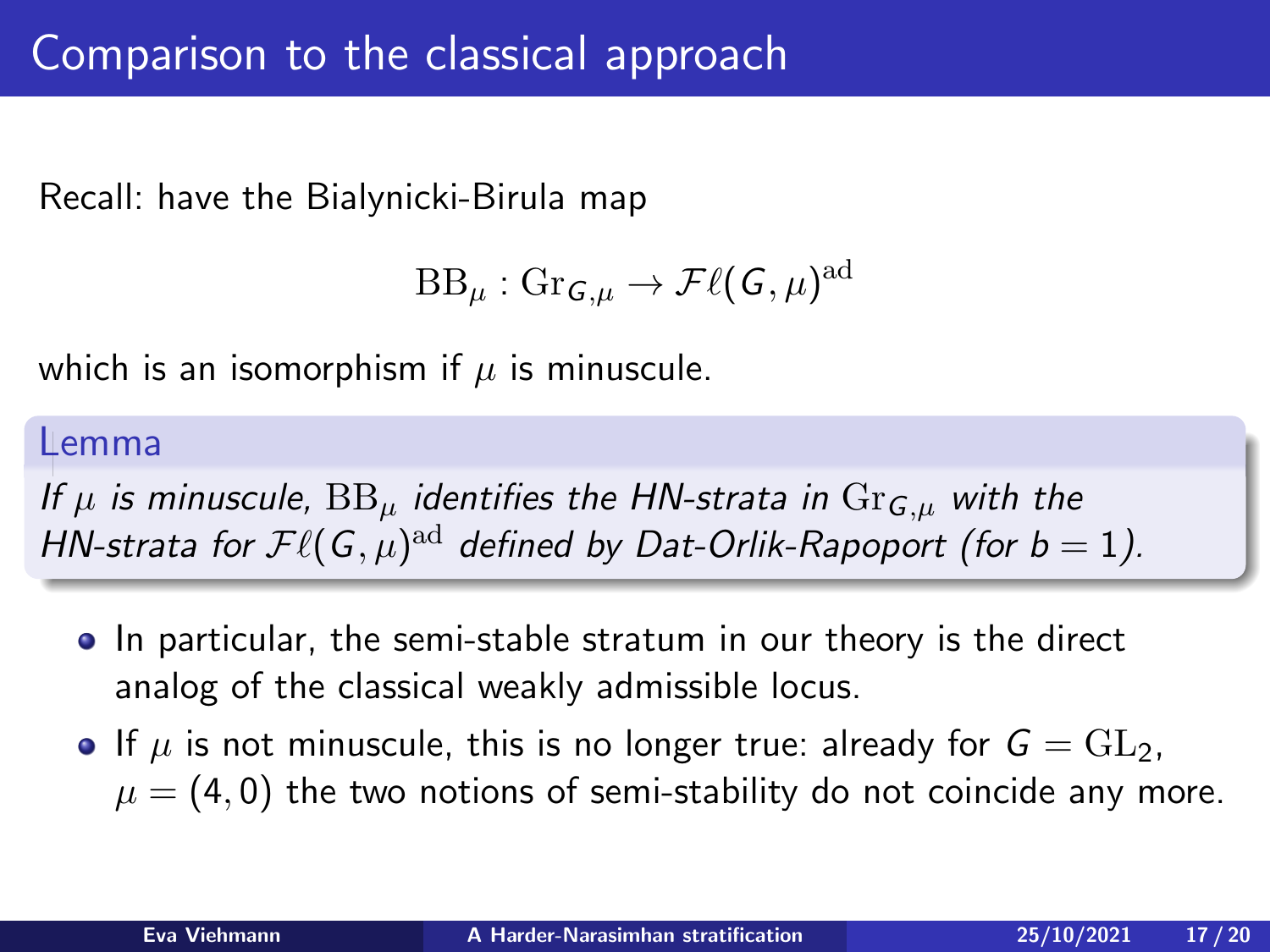#### Proposition (Nguyen-V.)

Let K be a finite extension of  $\mathbb{Q}_p$ , and  $x \in \mathrm{Gr}^{[b']}_{G,\mu}$  $\mathop{G}\limits^{\mathfrak{p}}_{,\mu}(K)$  for some  $[b'] \in B(G, -\mu)$ . Then

$$
HN(\mathcal{E}_1, x) = [(b')^{-1}] = HNDOR(BB\mu(x)).
$$

In particular,

- **•** the sets of classical points of both versions of semi-stable loci coincide with those of the basic Newton stratum.
- a Newton stratum has classical points iff the corresponding HN stratum is non-empty.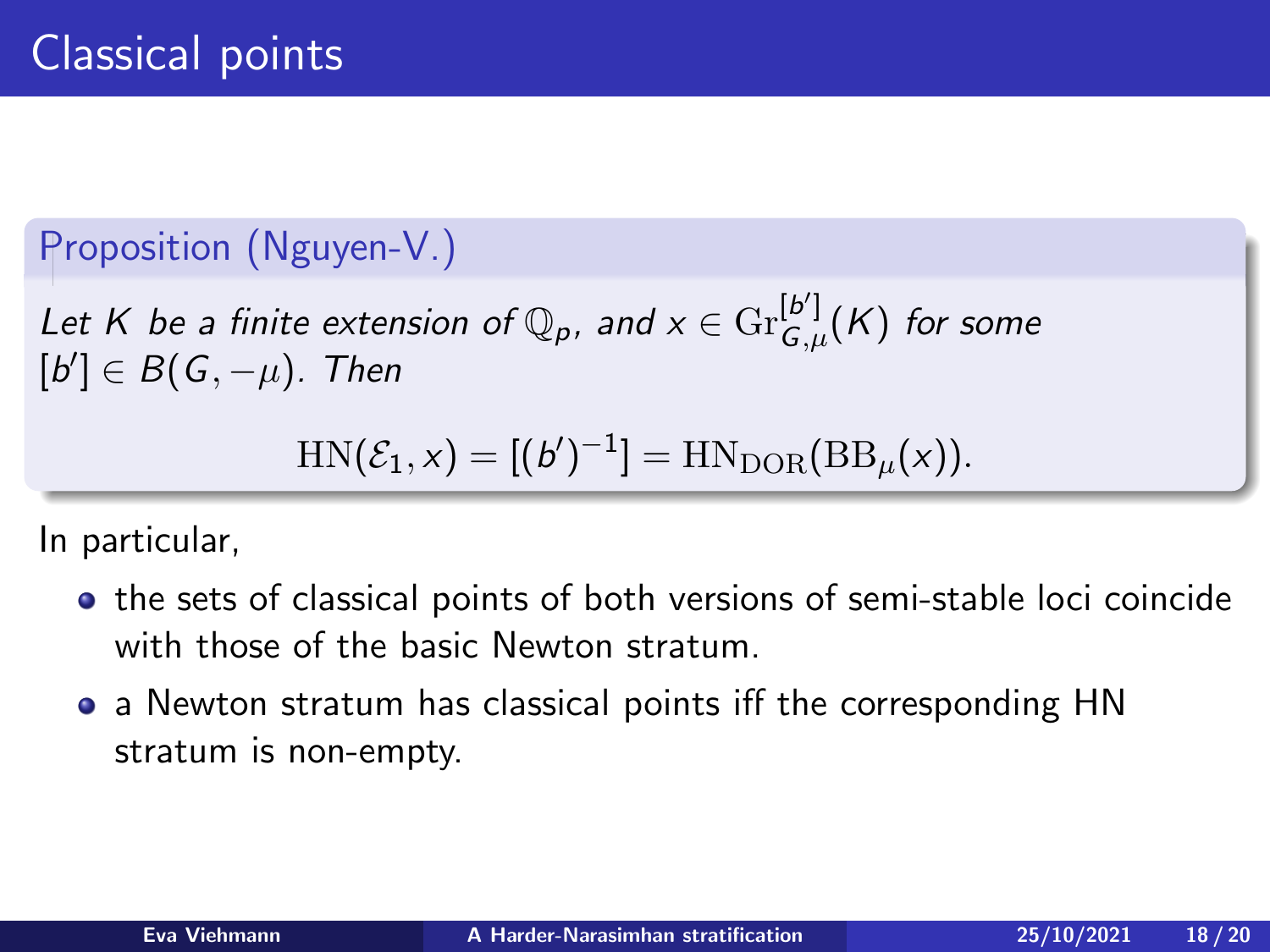## Explicit description

Theorem (Nguyen-V.) Let  $[b'] \in B(G, \mu)$ .

$$
\begin{aligned} \textup{Gr}_{G,\mu}(C)^{\textup{HN}\geq [b']}:&=\bigcup_{[b'']\geq [b']}\textup{Gr}_{G,\mu}(C)^{\textup{HN}=[b'']}\\&=\bigcup_{P\subseteq G}\bigcup_{\{\{\lambda\}|[v(\lambda)]\geq [b']\}}S_{\{\lambda\},P}\cap\textup{Gr}_{G,\mu}(C)\end{aligned}
$$

where

- P: parabolic subgroup
- $\{\lambda\}$  a P-conjugacy class of  $\lambda : \mathbb{G}_m \to P$
- $[v(\lambda)] \in B(G)$  corresponding to  $[v(\lambda)]_M \in B(M)$  basic with  $\kappa_{\mathcal{M}}(v(\lambda)) = \lambda^{\sharp_{\mathcal{M}}}.$
- $\mathcal{S}_{\{\lambda\},P}(\mathcal{C}) = \mathcal{M}(B^+_{\mathrm{dR}})\mathcal{N}(B_{\mathrm{dR}})\lambda(\xi) \mathcal{G}(B^+_{\mathrm{dR}})/\mathcal{G}(B^+_{\mathrm{dR}}).$